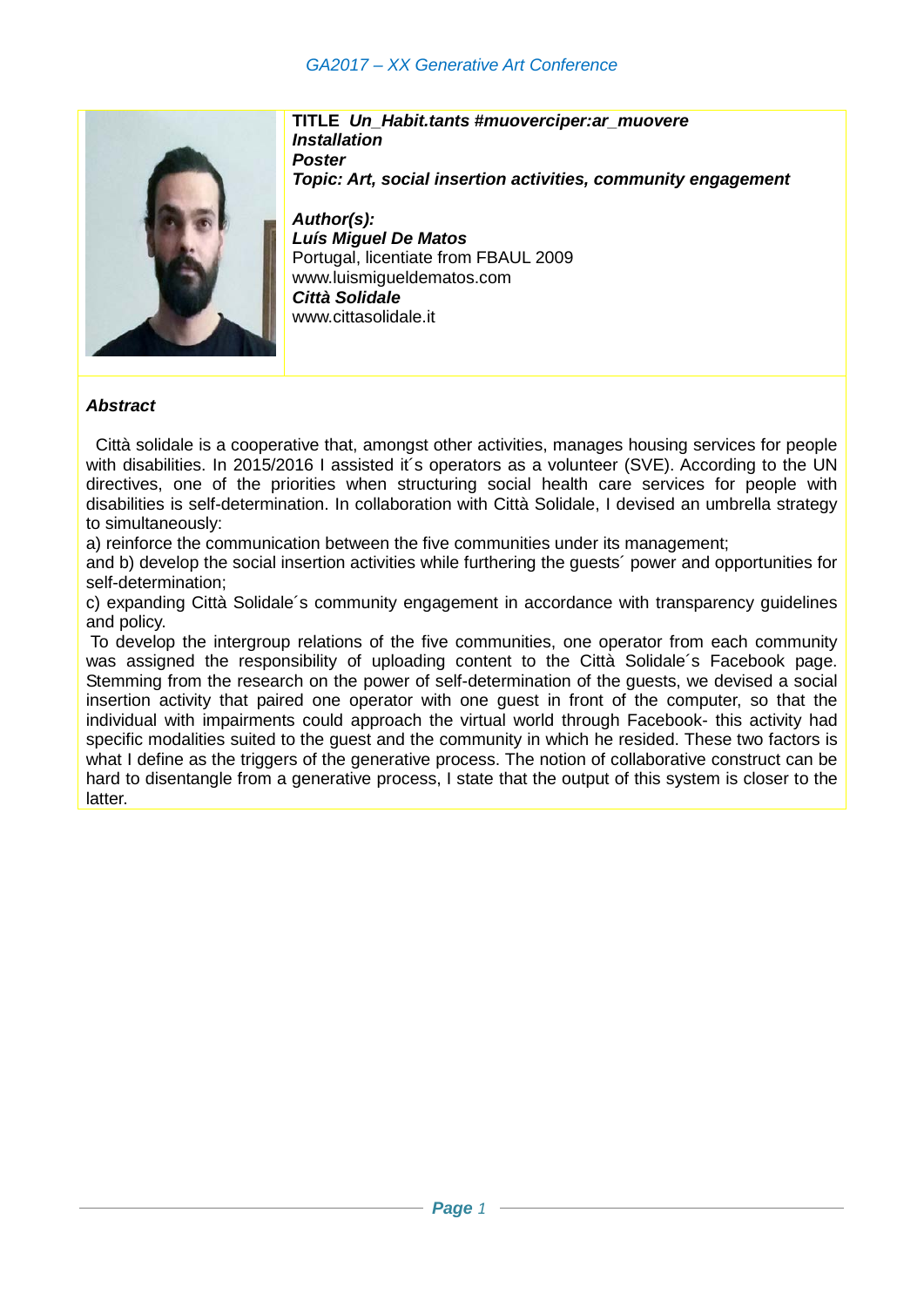

Community engagement, communication strategy, Elena Vettore 2016

 "Si è dura la vita mia è una ruota che mi trattiene in spazio sempre uguale" Città solidale´s guest, using an augmentative alternative communication method: supported typing- serves as an example to attest the richness of this project, but the activity of supported typing is done by an external consultant and has no direct link to my influence in the communities.

Panel at Aracelinsieme 2017, Vicenza, Città Solidale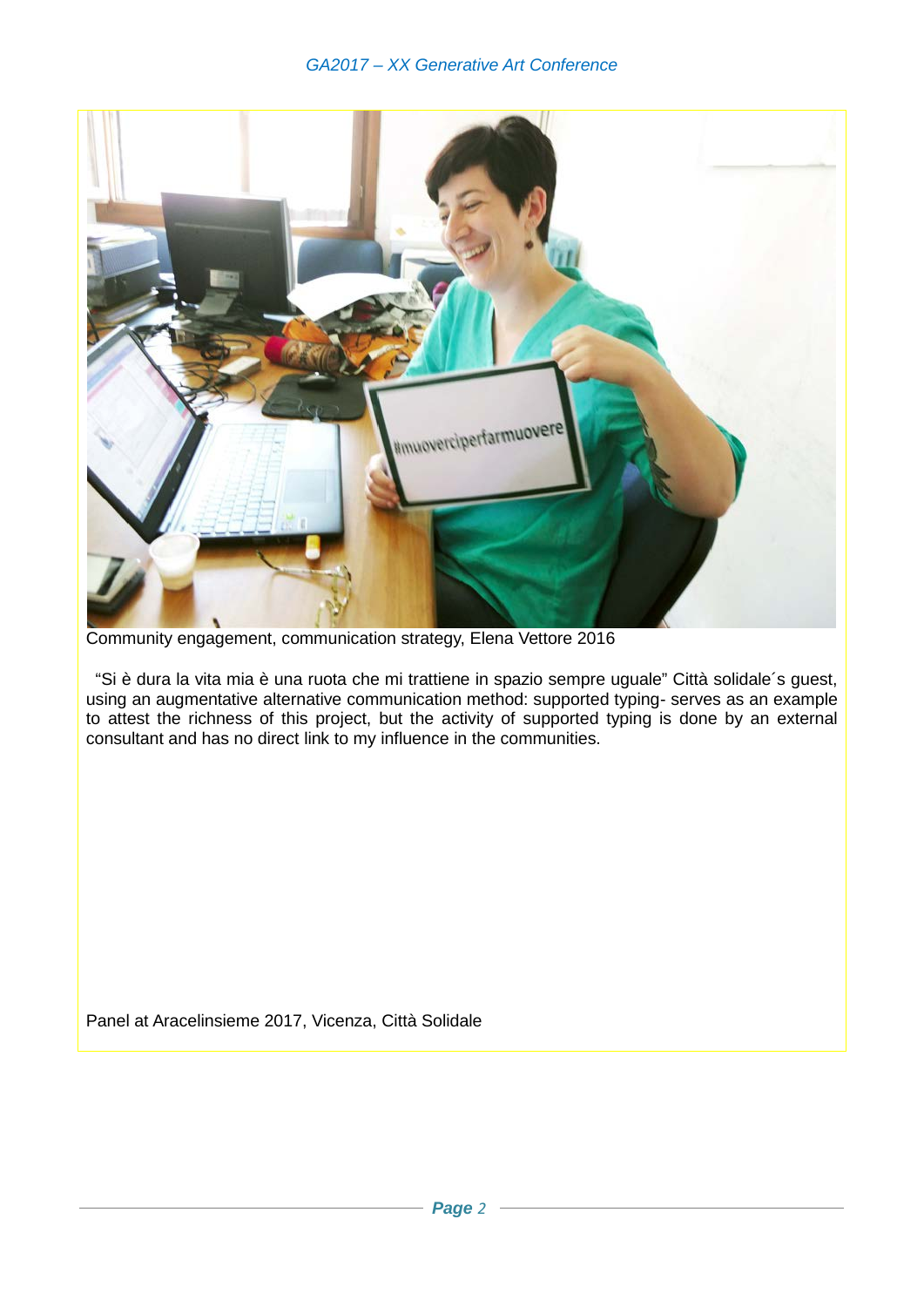

Digital sketch from Città Solidale´s post, 29.09.2017

The installation proposed consists of:

1) two printed photographs from the very early stage of my volunteer program;

2) blackboard written the username and password of the profile "Is this an art project?"- (a profile that can publish live video on the "Is this an art project?" page);

3) 500 stickers ("Find us on: [www.facebook.com/isthisanartproject"](http://www.facebook.com/isthisanartproject));

4) the printed and plastified #muoverciperfarmuovere sign that was used in the campaign for the San Felice project;

5) an album of selected photos put together by the operators of Città Solidale with the purpose of describing the one year Facebook experience.

The installation presents the opportunity to reflect on one´s self-determination regarding today's virtualised contemporary reality.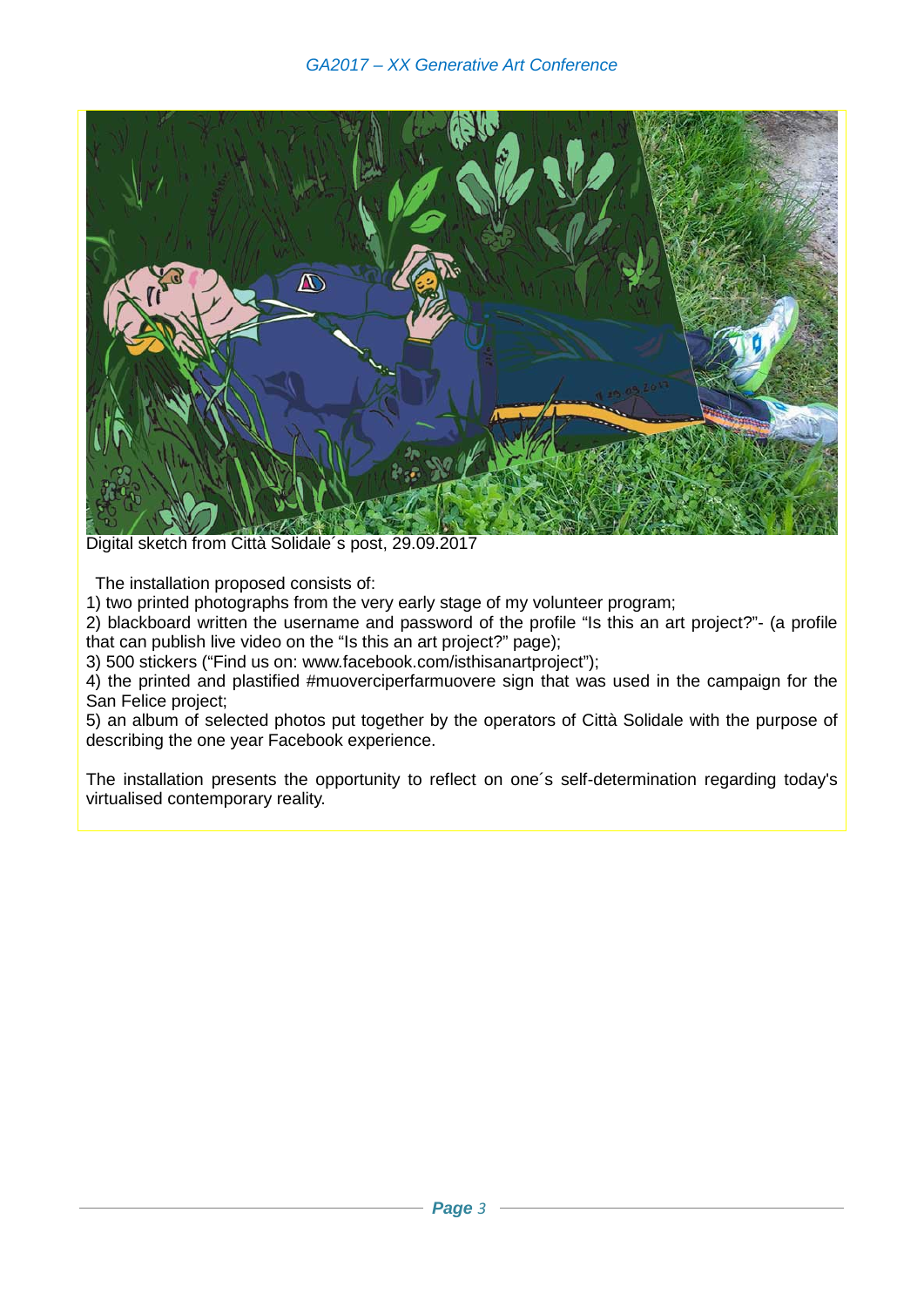## GA2017 - XX Generative Art Conference